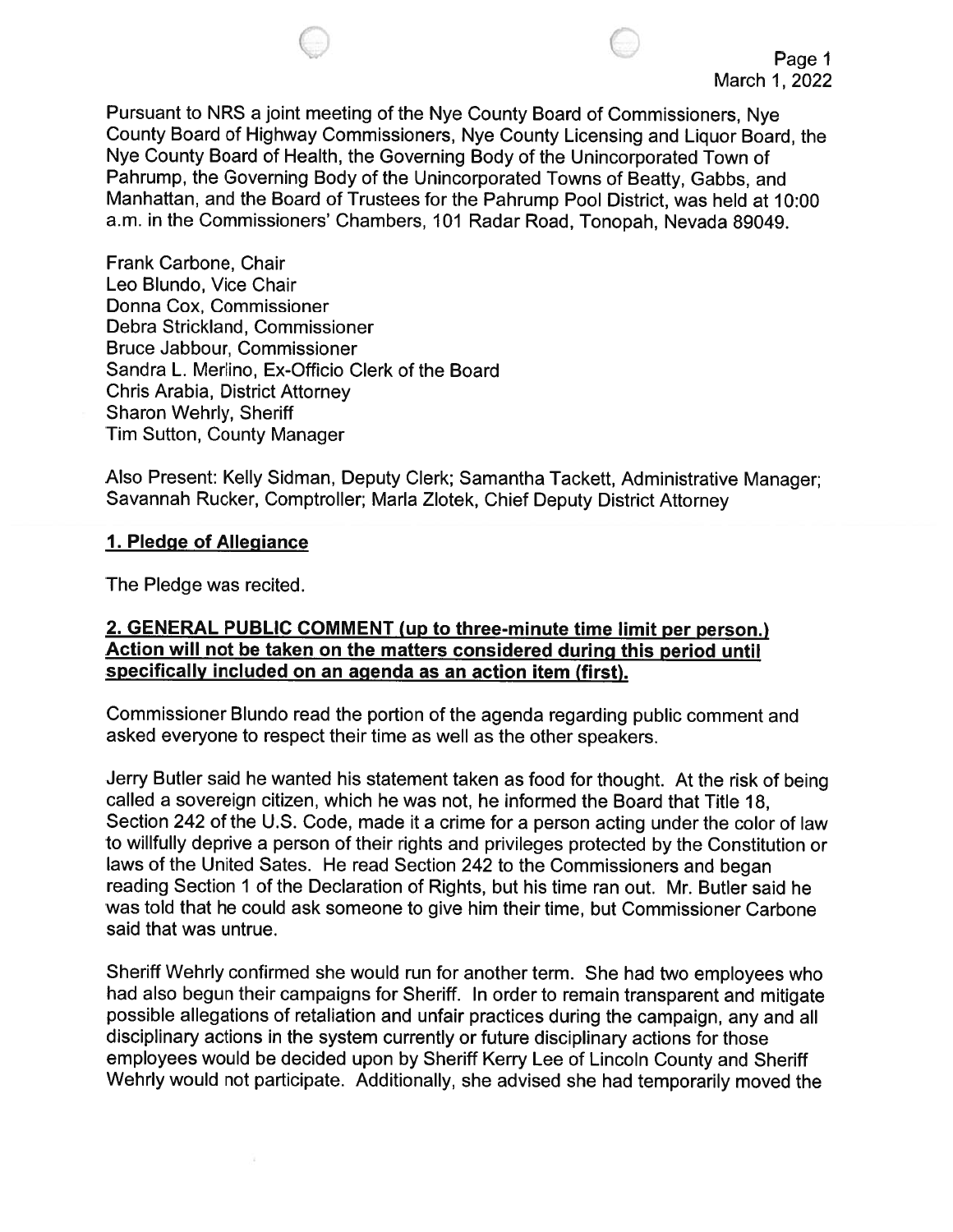### 2. GENERAL PUBLIC COMMENT (up to three-minute time limit per person.) Action will not be taken on the matters considered during this period until specifically included on an agenda as an action item (first)-Cont'd.

traffic unit from one lieutenant who was campaigning to Lieutenant Klenczar because she felt there was a conflict having one Sheriff's candidate directly supervising another Sheriff's candidate. It was Sheriff Wehrly's intention to ensure all candidates had their fair opportunity without fear of reprisal.

Nichole Walters said she had a friend who moved to Pahrump in 1999 and always paid the bills early. In 2018 her husband died. She notified the VA and was told about a month ago she had one month to switch the name to a different account or it would be shut off. It was now in her name, but she lost all the credits she and her husband earned over the years. Ms. Walters wanted to know why the VA was allowed to steal money. She then said she was more concerned about the borders and pedophile rings being exposed right now than what happened in other countries. She told people to look at www.josuety and do research on candidates running for office. Ms. Walters would have a show posted later today about the Republican candidates that met over the weekend.

Darrell Lackey said on February 23, 2022, one of the RPC commissioners invited him to a meeting. He said the State was creating tiny houses, but they did not have a description of what a tiny house was, and he guessed they were leaving it to the counties to find someone with a good idea.

Mark Kampf said he went through the Treasurer's report presented at the February 22, 2022, meeting. He had concerns and looked at the requirements for the report. The County Treasurer shall keep a complete record of the source and amount of all receipts, apportionments, payments from and balances in all funds, and submit to the Board of County Commissioners each month at a regular or special meeting a statement containing the required information in subsection one for the previous month giving the balance in each County, state and special fund, together with a statement of all money on deposit, outstanding checks against that money, and cash on hand. Mr. Kampf said the Treasurer's report did not meet either of those requirements and should be a concern to all citizens in the County.

Tim Bohannon expressed his concerns with what was happening in Ukraine and encouraged everyone to do what they could locally to speak up and take action.

#### 3. Commissioners'IManager's Comments (This item limited to announcements or topic/issues proposed for future workshopslagendas)

Commissioner Blundo referred to a Las Vegas Review Journal article which talked about Vladimir Putin's nukes being on high alert. Commissioner Blundo did not think there had been a threat like this in the past several decades. The Commander in Chief released statements about what to do in a nuclear event, including staying six feet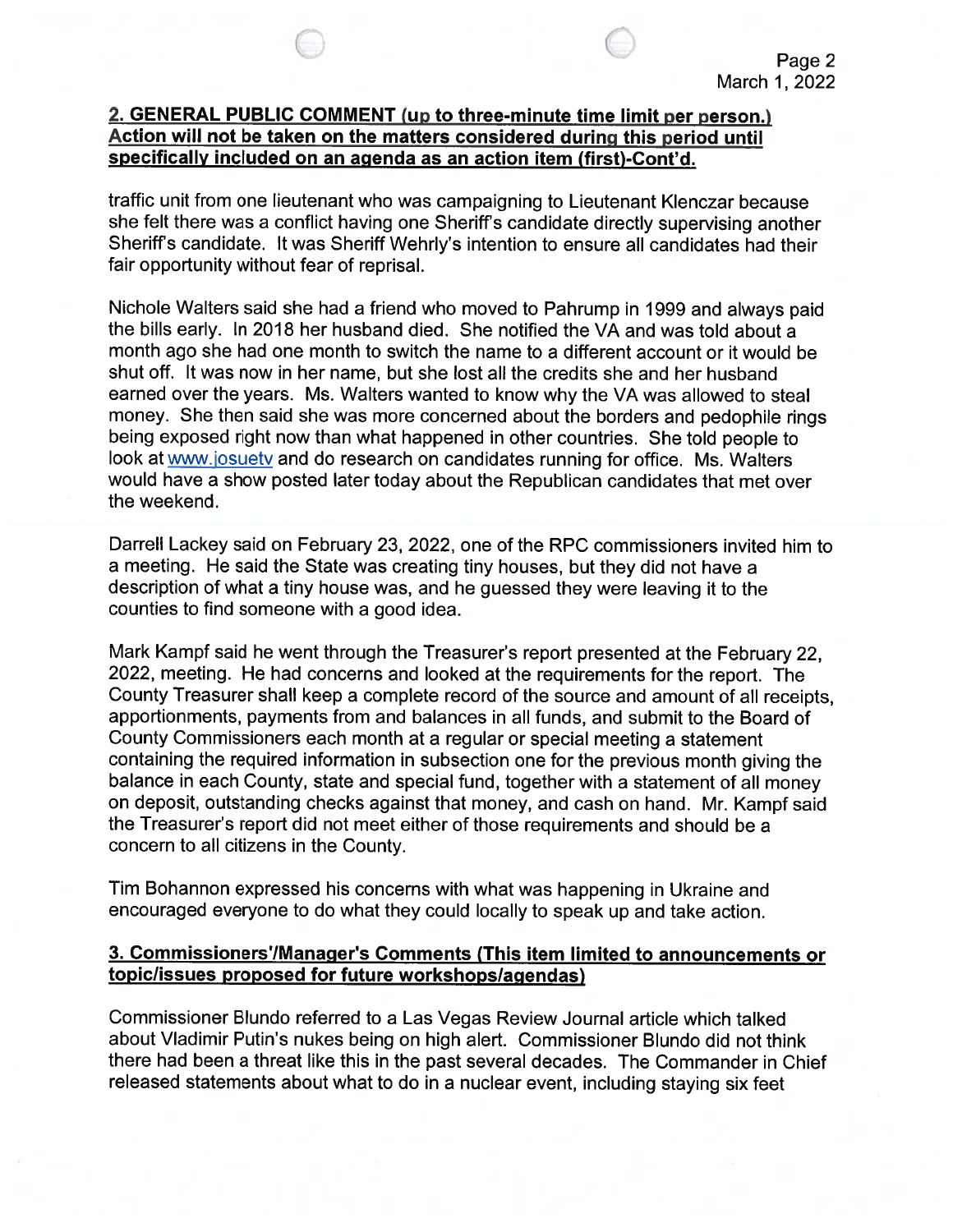#### 3. Commissioners'/Manager's Comments (This item limited to announcements or topiclissues proposed for future workshopslagendas)-Cont'd.

apart. Given his work with nuclear waste and partners in the nuclear industry, Commissioner Blundo said if there was a nuclear detonation there were three things to keep safe — time, distance, and shielding. He then advised he was working on another letter to Bank of America to have them keep the location open.

Commissioner Carbone wanted to have a conversation about the 60 days on campaign signs as well as signs on private property. He agreed Ukraine was one item on the sore side of everyone's mind, and billions of dollars was being spent on illegals every day which could be cut off with a wall, but that was not done. He said the country was no longer as safe as everyone wanted it to be and people should keep an eye on home, family and friends.

Samantha Tackett advised the second Open Meeting Law training session was tomorrow at 6:00 p.m., and accessible at the Tonopah, Beatty and Pahrump chambers.

Chris Arabia thanked MarIa Zlotek and Kirk Vitto for all their hard work. He provided updates on cases his office was handling and said God bless and watch over Ukraine.

Commissioner Blundo said the VFW was putting on a benefit for Tony DeMeo on March 11, 2022, from 5:00 p.m. to 7:00 p.m.

Commissioner Carbone said the Veterans Extravaganza was on Friday starting at 10:00 a.m. at the Bob Ruud Center.

### 4. Approval of the Agenda for March 1, 2022 (Non-action item)

Tim Sutton said items 5, 14-19, and 24 could be removed from the agenda.

### 5. For Possible Action — Emergency Items

This item was removed from the agenda.

# SITTING AS THE BOARD OF COUNTY COMMISSIONERS

### TIMED ITEMS

### 6. 10:00 a.m. — Presentation by Tim Thompson and Wayne Chancellor to discuss the acquisition of Corvus Gold Inc. by AngloGold Ashanti.

Wayne Chancellor from AngloGold Ashanti introduced the company and discussed its acquisition of Corvus Gold, Inc..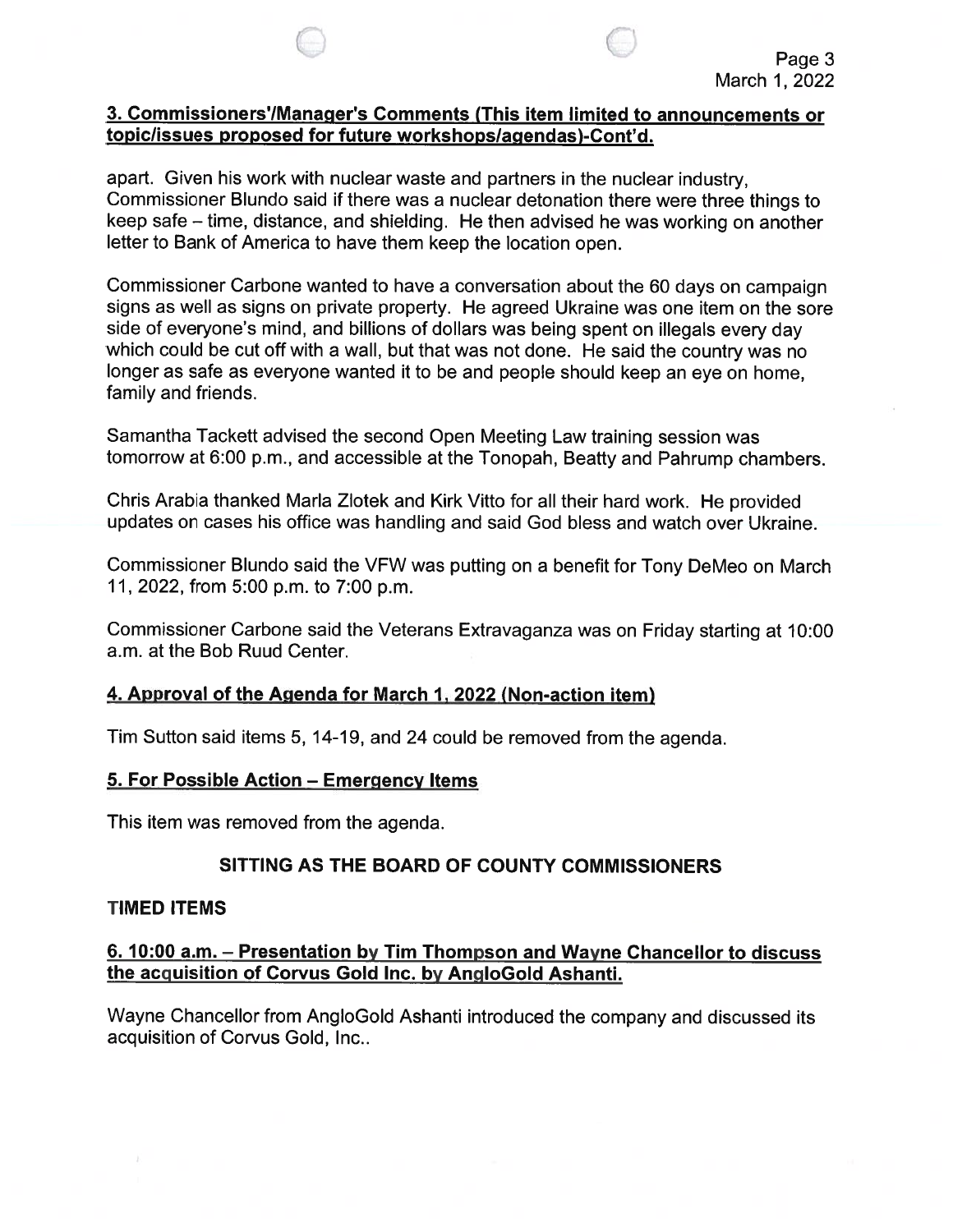#### 6. 10:00 a.m. — Presentation by Tim Thompson and Wayne Chancellor to discuss the acquisition of Corvus Gold Inc. by AngloGold Ashanti-Cont'd.

Commissioner Jabbour asked how many employees there would be when it got off the ground and what the life expectancy was.

Mr. Chancellor said there would be between 300 and 500 employees. As to life expectancy, he said right now it was about 10 to 15 years, but the process always looked to extend the mine life.

### 7. 10:00 a.m. — Presentation by Misha Allen, Extension Educator regarding the Fiscal Year 2021-2022 Report for University of Reno (UNR) Extension in Nye County.

Misha Allen gave her presentation regarding the fiscal year 2021-2022 second quarter report for the University of Reno Extension in Nye County.

Commissioner Strickland asked Ms. Allen about the housing summit.

Ms. Allen said it was pretty exciting to bring in stakeholders and Commissioner Jabbour was there also. There were about 60 people in attendance and the ultimate goal was to develop a five-year plan to address housing in the community.

Commissioner Strickland wanted to see a big push when it came to the childcare.

Commissioner Carbone said getting some homes in Tonopah for medical and teachers was important and the same problem was in the southern part of the County.

Commissioner Blundo said he supported the rates for the programs with a specific purpose, to support the afterschool programs and the 4-H programs, but he did not understand discussions of housing. He felt Ms. Allen's efforts should be the kids and those programs.

Commissioner Jabbour said the housing summit was not sponsored nor put together by Ms. Allen through this program. It was put together through UNR and she was an invitee as was he. Her focus was absolutely on the children.

Ms. Allen explained the Extension had six very broad categories of service and extension educators came in with different specialties. Her specialty was human development and community development. When she did a needs assessment it was not necessarily about what she could do. Ms. Allen operated from the belief that she needed to identify what the community needed and then find the rights folks to address those needs. When it came to medical services, there was a revolving door and part of it was the lack of a quality place to live as well as childcare, and those were things she could systematically work through and work with the kids to find pathways to become health providers. When it came to housing, one of the things identified was for her to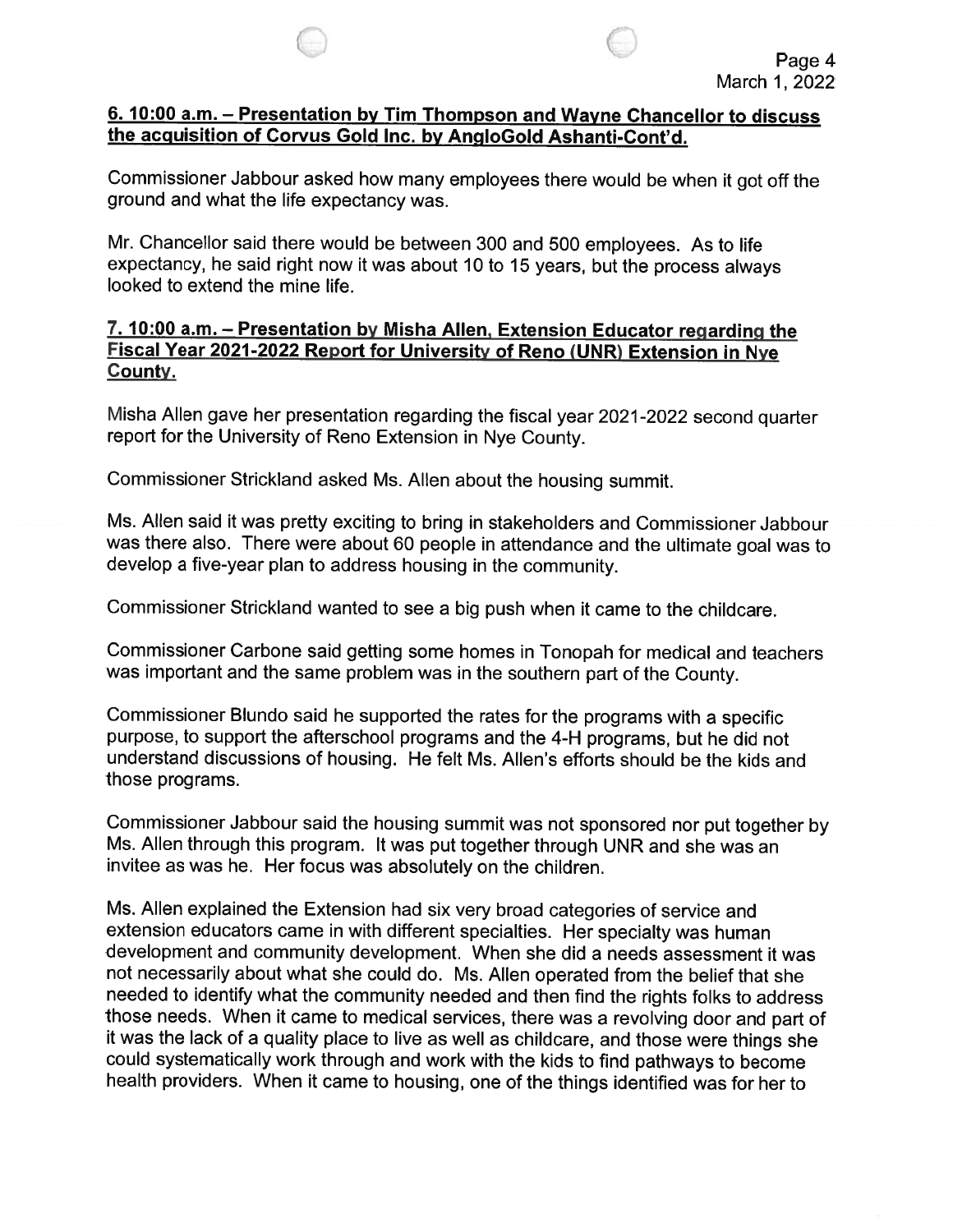

## 7. 10:00 a.m. — Presentation by Misha Allen, Extension Educator regarding the Fiscal Year 2021 -2022 Report for University of Reno (UNR) Extension in Nye County-Cont'd.

help people get educated and trained to become licensed contractors, but that needed to happen in conjunction with the structured activities for youth.

Commissioner Cox thought Commissioner Blundo was on the right track. She supported this, especially when 4-H went away because everyone who was interested was interested in 4-H and what it could do for the kids. It was now back on track and Commissioner Cox did not want to get sidetracked with childcare, medical services and housing since there were other organizations to take care of those things.

## SHERIFF

20. For Possible Action — Discussion and deliberation to: 1) Approve, amend, and approve, or reject an Interlocal Contract between the Department of Public Safety, Nevada Highway Patrol and Nye County for the purpose of collecting samples of blood for testing in a not to exceed amount of \$36,000.00; 2) Execute the Agreement; and 3) Deposit funds into 10101 General.

Commissioner Strickland made a motion to approve, execute the agreement, and deposit funds into 10101 General; seconded by Commissioner Jabbour; 5 yeas.

## TIMED ITEMS

8. 10:00 a.m. — For Possible Action — Public Hearing, discussion and deliberation to adopt, amend and adopt, or reject Nye County Bill No. 2022-01: Comprehensive Land Use Planning and Zoning, Chapter 17.10 entitled Special Use Permits by adding "where the combined systems are designed to collectively produce more than one (1) megawatt aggregate per day" to Chapter 17.10.020: Permit For Construction of an Aboveground Utility Project Located in a Master Plan Designated Utility Corridor, And Adding "where the combined systems are designed to collectively produce more than one (1) megawatt aggregate per day," to Chapter 17.06.030: Special Use Permit For Transmission Projects Outside of Master Plan Designated Corridors; and providing for the severability, constitutionality and effective date thereof; and other matters properly relating thereto.

Commissioner Carbone opened the public hearing.

Planning Director Brett Waggoner said a couple of months ago this bill was brought forth to place an SUP requirement for renewable energy sites because of the activity seen recently with solar applications to the BLM. During that presentation there were concerns brought up during public comment as to what exactly this requirement was being placed on and if it applied to residential solar projects. Staff wanted to clarify its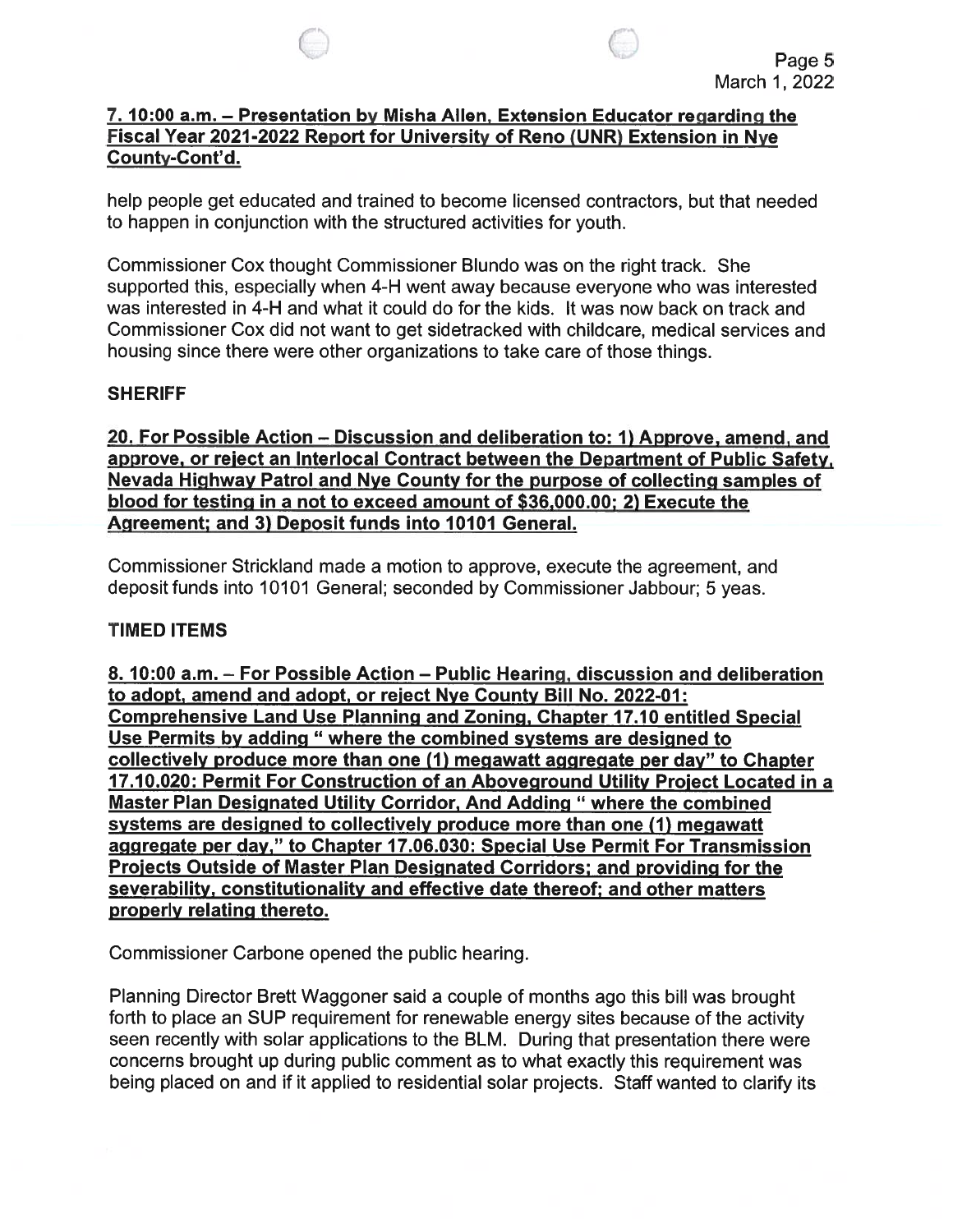

### 8. 10:00 a.m. — For Possible Action — Public Hearing, discussion and deliberation to adopt, amend and adopt, or reject Nye County Bill No. 2022-01-Cont'd.

target, which was why the aggregate limit was being put in. Mr. Waggoner said this was purely meant to address large scale solar projects. Doing the aggregate also would allow something like a school with multiple buildings to have solar in all of them as long as it did not exceed the aggregate.

Helene Williams thought it was necessary to review the water use before any permit process proceeded in any of the projects. Nye County was facing anywhere from 12 to 20 applications for solar on BLM land as well as wind generation. The projects must identify the amount of acre feet of water that the project would use throughout a year and where that water would come from. Ms. Williams also believed any solar or wind project should be required to maintain a fund of 125% of the abandonment cost. Throughout the United States projects of these types had failed and laid on the ground damaging the groundwater basins. Companies must be responsible for abandonment costs and Ms. Williams asked the County to consider that in these types of projects.

Robert Adams said this issue was addressed at the February 22, 2022, PLAC meeting. Other uses really needed to be considered in approving the solar projects as they took huge areas in the desert assuming those were not used for anything else, but people had used them for generations. Mr. Adams felt the best use of the desert was multiple use by disbursed use.

Carolene Logue asked what the Commissioners were doing to reach out to their constituents to notify them of this or any other changes to County Code which may impact them was occurring. Many constituents did not follow the Commission actions and then found themselves being impacted.

Commissioner Carbone stated it was posted in the paper as well as on the Web site, but this was not really a bad thing for the homeowners.

Commissioner Carbone closed the public hearing.

Commissioner Cox thought it was a bad thing for the homeowners to have to look at the mess solar energy created on the ground. She saw what they did in Railroad Pass. She could not believe how many solar panels there were and she felt they destroyed nature. Commissioner Cox did not want to see any of these projects go forward.

Commissioner Carbone thought there was a misunderstanding of this item. This would help a situation where the homeowners and smaller businesses that had solar rays would not be hit with other issues like the big solar rays.

Mr. Waggoner added this was an amendment to a Code adopted a couple of months ago. The Code was brought into place to address the concerns. Prior to that there was no requirement for any of these projects to come to the County and be public about their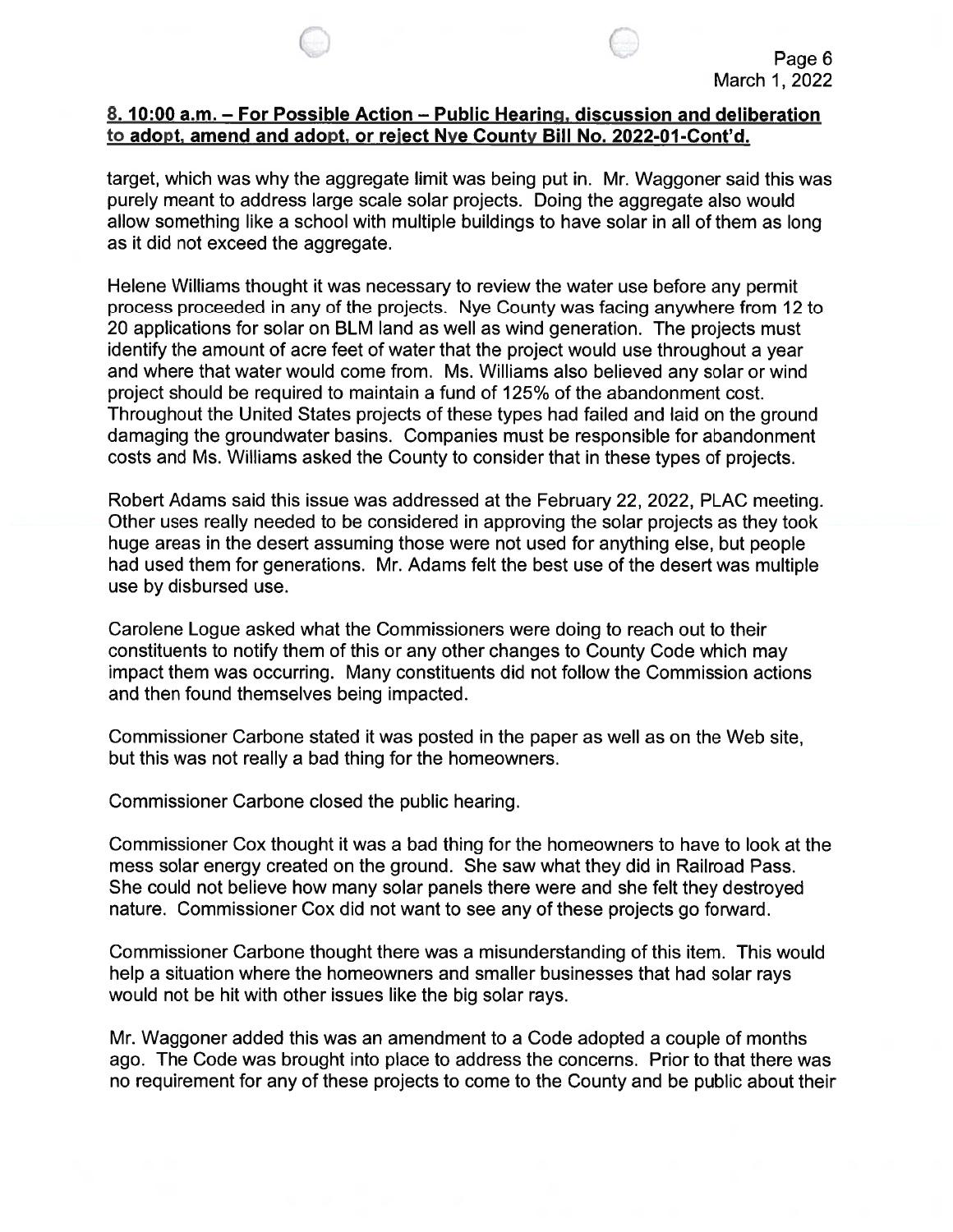#### 8. 10:00 a.m. – For Possible Action – Public Hearing, discussion and deliberation to adopt, amend and adopt, or reject Nye County Bill No. 2022-01-Cont'd.

plans. It was all done through the BLM. This amendment was targeted at the large scale solar projects that could have an impact on off-road vehicle use or quality of life in general and forced them to come to the table.

Commissioner Blundo believed the Code was to protect the homeowners and small businesses and made the distinction between the big conglomerates and those with a few solar panels on their house.

Commissioner Strickland said the best thing about the new ordinance was that the County had it and she was proud of Mr. Waggoner and Natural Resources Director Lorinda Wichman for working on it.

Commissioner Jabbour also felt it was a good thing to protect the people of the County.

Commissioner Blundo made a motion to adopt with an effective date of March 18, 2022; seconded by Commissioner Strickland; <sup>5</sup> yeas.

9. 10:00 a.m. — For Possible Action — Public Hearing, discussion and deliberation to adopt, amend and adopt, or reject Nye County Bill No. 2022-02: A Bill proposing to amend Nye County Code Section 17.04.110 Definitions, by amending the definitions of Halfway House for Recovering Alcoholics and Drug Abusers, Home for Individual Residential Care, Residential Facility for Groups, and Single-Family Residence; and providing for the severability, constitutionality and effective date thereof; and other matters properly relating thereto.

Commissioner Carbone opened the public hearing.

Brett Waggoner explained in the 2017 legislative session there was a bill approved to require local governments to include the language in the proposed amendment to redefine and include halfway houses with some parameters. The bill required that in any ordinance adopted by a city or county the definition of the term single-family residence must include 1) a residential facility for groups in which fewer than <sup>11</sup> persons with disabilities reside with house parents, 2) a home for individual residential care, and 3) a halfway house for recovering alcoholics and drug abusers in which fewer than <sup>11</sup> people reside. In reviewing the legislative changes it was found the County never took the action. The proposal was to come into compliance with the bill that was adopted.

Herman Lewis asked the Board to keep an eye on this with up to <sup>11</sup> people in residential single-family areas. There were a lot of people in the community concerned that the Board was taking single-family residences and potentially turning them into areas that would be undesirable for people. He believed people within a certain radius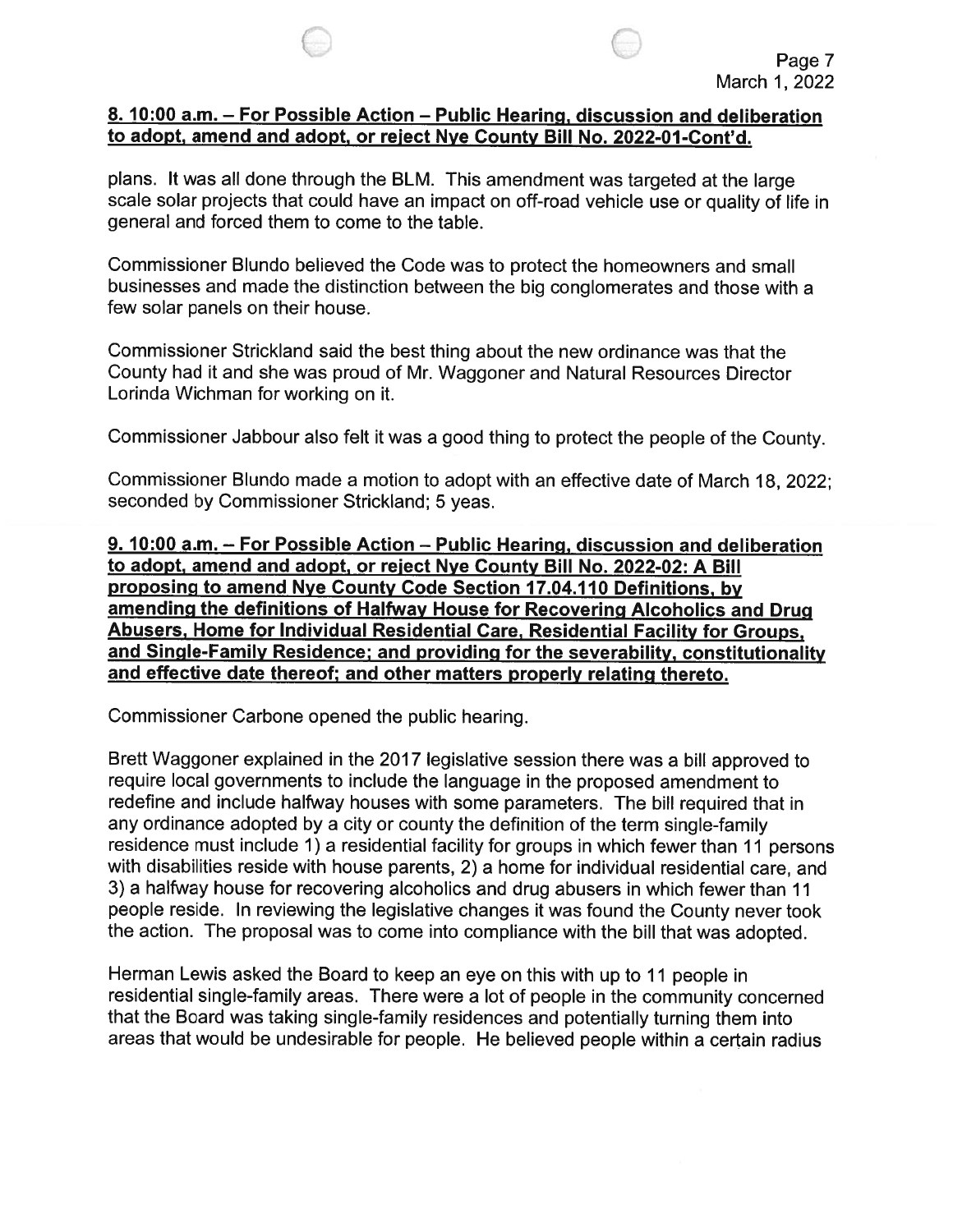

### 9. 10:00 a.m. – For Possible Action – Public Hearing, discussion and deliberation to adopt, amend and adopt, or reject Nye County Bill No. 2022-02-Cont'd.

of these homes needed to be sent notice and preferred to see it in an area zoned for multi-family.

John Bosta asked if it was a Senate or Assembly bill, to which Commissioner Carbone responded it was a Senate bill.

Carolene Logue asked the Commissioners if they were reaching out to the community and making people aware of this Code change.

Helene Williams had an issue with the terminology of single-family residence being manipulated to fit within this document. She did not understand how single-family residence could be changed to allow ten people.

Commissioner Strickland asked if the State Engineer had looked at this as she felt it was getting to the point of commercial.

Mr. Waggoner said he could not answer on behalf of the State Engineer, but the ordinance said no limitations could be put. It would still have to abide by building codes and codes for septic systems, but the law specifically stated the County could not exclude these types of uses. To do that the single-family definition had to be amended to include those types of uses.

Commissioner Cox said she had concerns as well, but they did not relate directly to the item. She had been reading and was getting comments about the federal government trying to force the County to take in illegal immigrant families. If these laws were in place they could force a person to take in whatever amounted to <sup>11</sup> people and the Commission could not do anything about it. She had mixed feelings on this because people had the right to do what they wanted to in their own home, but she did not like the comments circulating, especially with the housing shortage.

Commissioner Strickland asked if the Senate bill had any restrictions like a special use permit.

Mr. Waggoner advised the exact language was no limitations. However, the Code today allowed up to ten people for a group home, it just did not get into detail of what constituted a group home and what residents could be in that home.

Commissioner Blundo asked if the NRS stated 11.

Mr. Waggoner said the text in blue further defined what the County was required to do and it was straight out of the NRS verbatim.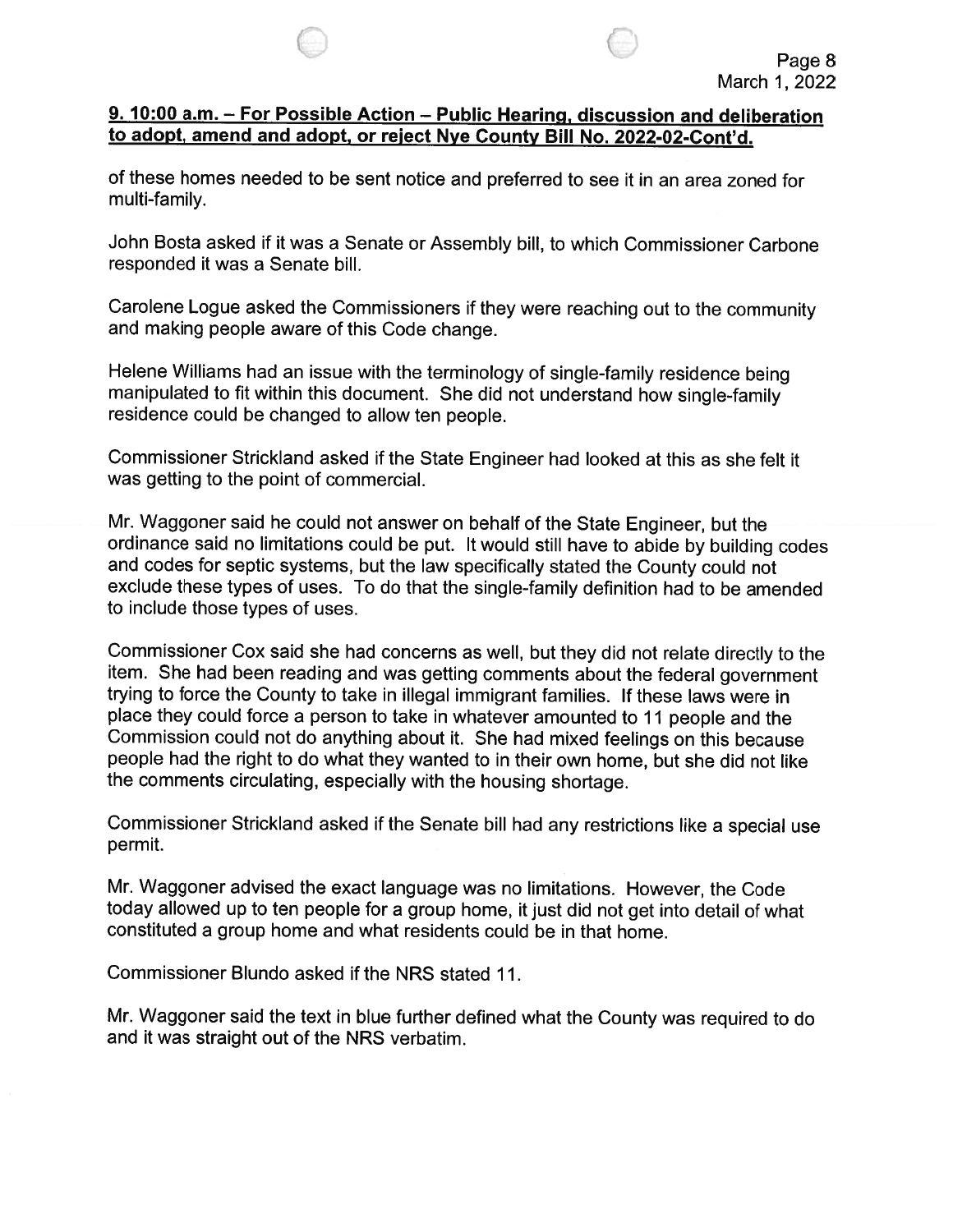#### 9. 10:00 a.m. — For Possible Action — Public Hearing, discussion and deliberation to adopt, amend and adopt, or reject Nye County Bill No. 2022-02-Cont'd.

Commissioner Jabbour said if it was in somebody else's neighborhood the Board might be okay with it, but it was absolutely NIMBY for a good reason. These people were hopefully going to be rehabilitated, but he was not okay that these people may or may not get rehabilitated. This was a commercial business that they would have to go through permitting and licensing for. Otherwise, those people would have a playground if a professional was not there to oversee them.

Mr. Waggoner said before this was brought to his attention if a proposal came in it would have been treated as a commercial establishment not fitting under the homebased business provisions of the Code. This was a Senate bill that passed with this requirement and changed the definition in the NRS. To stay in compliance with the NRS definitions this amendment to the definition in the Code was being proposed.

Commissioner Blundo commented there were already these types of situations in Pahrump and he thought the Code had been working.

Commissioner Blundo made a motion to reject Bill No. 2022-02; seconded by Commissioner Cox.

Commissioner Cox thought the errors in the current Code needed to be corrected and this should be commercial rather than residential.

Commissioner Carbone said he did not like this at all. He did not like the original, and he did not know what created the original ordinance. He would like to go back to Carson City and have a discussion with them about this. He would also like legal to look at it. To Commissioner Carbone it was a law that did not make any sense.

The motion to reject Bill No. 2022-02 passed with 5 yeas.

### SITTING AS THE GOVERNING BODY OF THE TOWN OF PAHRUMP

### 10. For Possible Action — Discussion and deliberation regarding a request to waive fees for Petrack Park for (4) four days, for the non-profit Wild West Extravaganza in the amount of \$500.00.

Commissioner Strickland made a motion to approve; seconded by Commissioner Blundo; 5 yeas.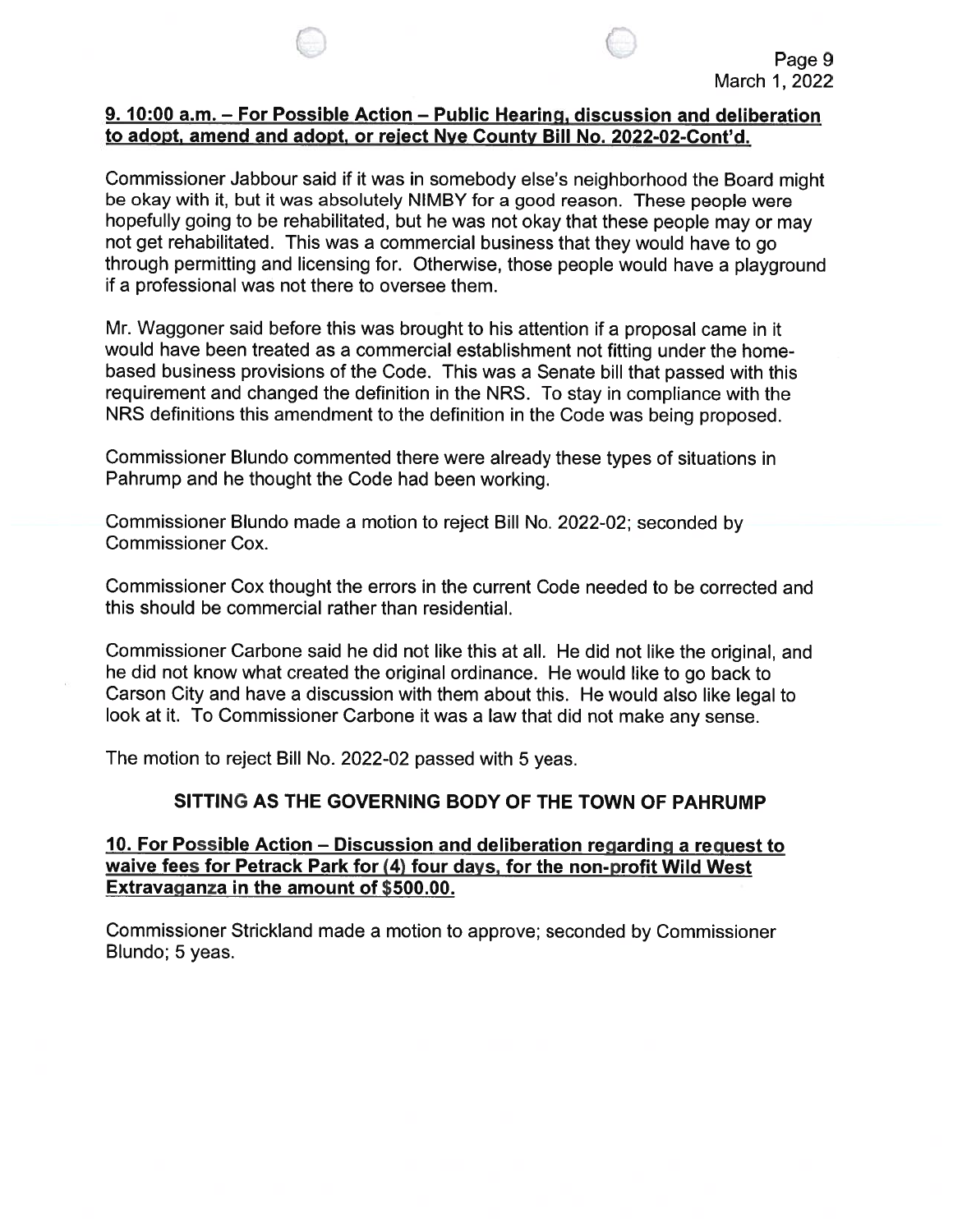

#### SITTING AS THE BOARD OF COUNTY COMMISSIONERS

CONSENT AGENDA ITEMS — These are items that Staff recommends for approval. The Board reserves the right to move any consent agenda item to the regular segment of the agenda should issues arise that need to be addressed. Discussion of any item from the Consent Agenda Items that needs review before a decision is made.

12. For Possible Action — Approval of Assessor's Office Change Requests to allow the Nye County Assessor/Treasurer to process and issue an amended tax bill in the amount of \$3,308.43 to Barley Creek Ranch, owner of 3863 Barley Creek Rd., Tonopah, NV, Assessor's Parcel Number 007-111-01.

Commissioner Blundo made a motion to approve items 12-13; seconded by Commissioner Strickland; 5 yeas.

### 13. For Possible Action — Approval to set the date and location for the second Board of Commissioners meeting in May for Tuesday, May 17, 2022, in Pahrump, NV.

Commissioner Blundo made a motion to approve items 12-13; seconded by Commissioner Strickland; 5 yeas.

### SITTING AS THE NYE COUNTY BOARD OF HIGHWAY COMMISSIONERS

Commissioner Blundo assumed the Chair of the Board of Highway Commissioners.

### 11. For Possible Action — Discussion and deliberation regarding General Road Report by Public Works Director on General Road Maintenance, Gravel Road Maintenance, Asphalt Patching, Weed Mowing, and direction regarding public work projects.

Assistant Public Works Director Tom Bolling said at this time last year they had 49 online requests for action. This year they were at 34. He then provided updates on the activities of the crews in the County as well as updates on the various projects.

Commissioner Carbone mentioned the intersection of Mesquite and Linda had three holes.

Commissioner Strickland said Judge Wanker was supposed to assign a project manager for Ishani Ridge. She asked Mr. Bolling if he had heard who that was going to be.

Mr. Bolling said there had been no responses.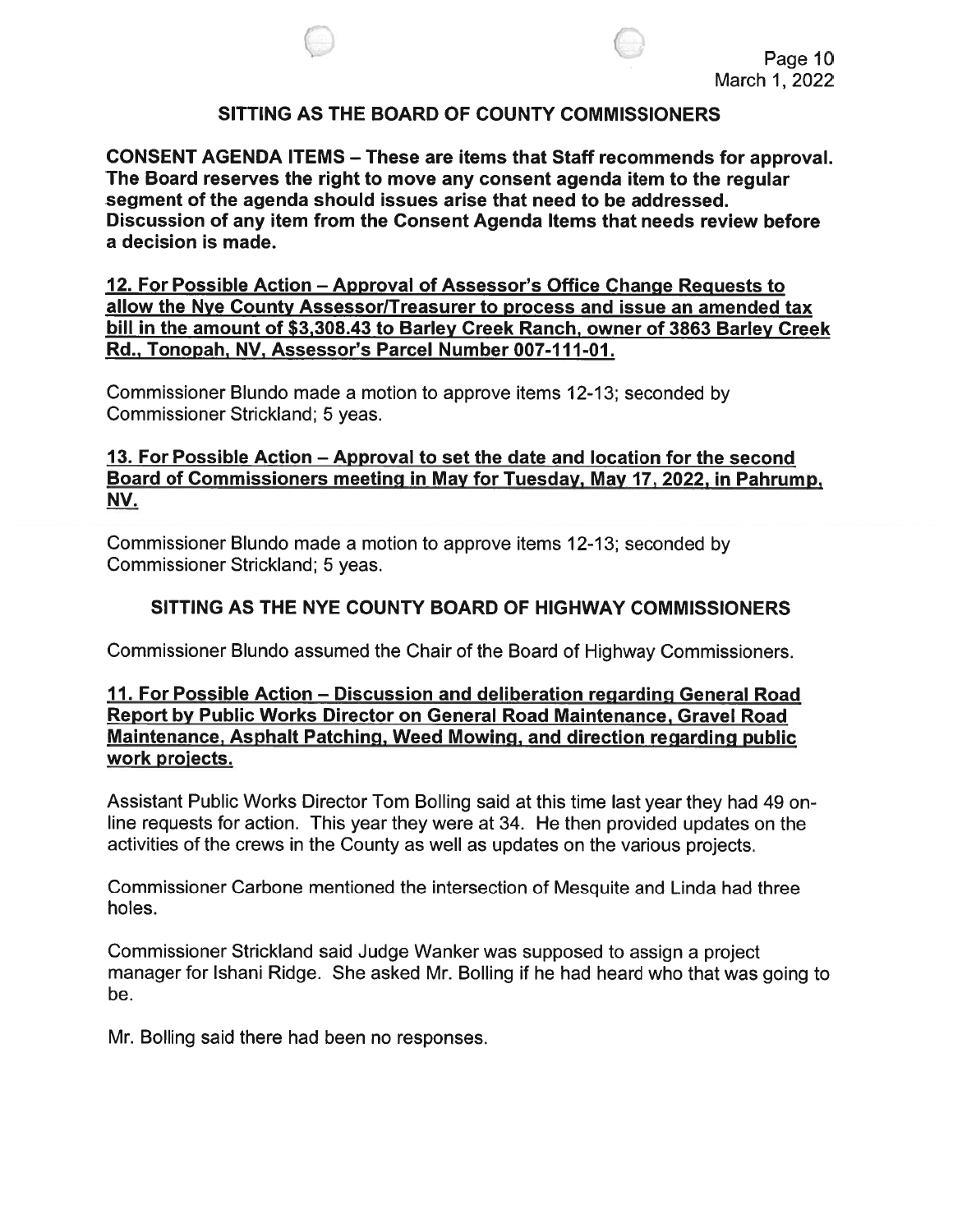### 11. For Possible Action — Discussion and deliberation regarding General Road Report by Public Works Director on General Road Maintenance, Gravel Road Maintenance, Asphalt Patching, Weed Mowing, and direction regarding public work projects-Cont'd.

Commissioner Jabbour asked if the equipment was being cleaned and properly maintained, which was why the equipment was not going down.

Mr. Bolling stated proper maintenance was being done as specified per the manufacturer.

Commissioner Cox asked if the old or new durapatcher was being repaired.

Mr. Boiling was not 100% sure which was the new one and which was the old one. He thought the one in Pahrump was the new one and if that was the case it was the new one that kept going down.

Commissioner Cox thought the manufacturer should be responsible for finding out why that was happening on a fairly new durapatcher. It should also be under warranty. Commissioner Cox then referred to the light on Gamebird and Highway 160. Since Mr. Boiling was only in negotiations for new solar lighting there she said she would appreciate having another bulb put in as that intersection could not be seen at night. It also needed to have a brighter bulb. As to the guardrail, she asked Mr. Bolling to send her an e-mail with specifics as to what he was doing with the contractor who put in the bid. Lastly, Commissioner Cox said there was still an issue at the gas station on Linda and Highway 372 because of the bad dip.

John Bosta complimented the Road Department on cutting the juniper trees just past School. However, this morning when he came down Mecca to the turn off on Highway 373, across the street from the academy were juniper trees and the roots had grown under the road to the point the road was getting big bumps. Mr. Bosta stated that section of the road needed to be repaired immediately because of the traffic on it.

Commissioner Biundo said there was clear direction on where the County was headed with its roads. The most important facet was the creation of tools like the on-line notification form. it did not fix the fact that there was not enough money to fix every mite of road today, but with a strategic plan he thought significant inroads were made.

Commissioner Carbone assumed the Chair of the Board of County Commissioners.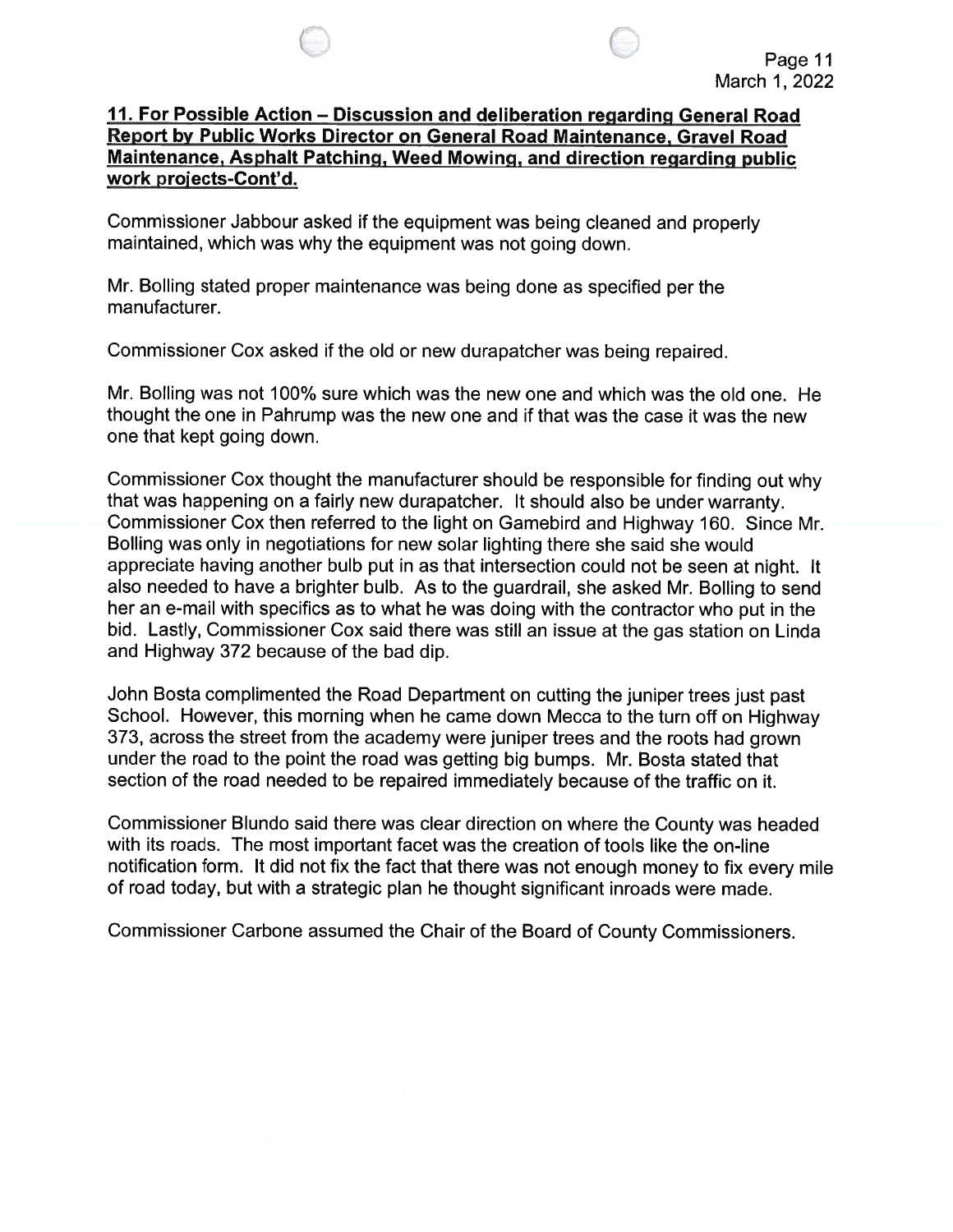### COUNTY MANAGER

21. For Possible Action — Discussion and deliberation to: 1) Review the Lands Bill public outreach, and proposals for the Lands Bill and Nye County Conservation; and 2) Adopt, amend, and adopt or reject Nye County Resolution No. 2022-06: A Resolution in Support of United States Congressional Actions on Public Lands in Nye County, Nevada.

Lorinda Wichman provided an overview of the proposed Nye County Economic Development and Conservation Act.

Commissioner Carbone said the County needed to make sure it could get its counterparts on the east coast to move forward and get things done, but he wondered if they could be trusted to make it happen.

Mrs. Wichman said when the was idea presented to them the County's lobbyist in Washington, D.C., talked to them at length. When she was a Commissioner she spoke directly to Representative Steven Horsford and they were all given the same message. Unless the conservation groups were on board they were not going anywhere. Mrs. Wichman had been meeting with the Friends of the Nevada Wilderness every month with certain areas of the County to try to arrive at an agreement. For the first time since 1999 there was an agreement.

Commissioner Jabbour said he was on the Intergovernmental Executive Committee as a Commissioner and had designated Mrs. Wichman as the alternate. He said 85,000 acres should be in the resolution, but they were not on the list. Nye County had wants from the U.S. Navy for them to withdraw the acreage from Nye County and he thought it was important they were on the list.

Commissioner Carbone thought the County put out something that said it did not want them to have all that acreage.

Mrs. Wichman said she had been working with NASA for five years and like NASA they were going to take what they needed. She said the way the Defense Authorization Bill was written right now there was a paragraph for Churchill, Lander, Eureka, Mineral and Douglas Counties, and there was one very short little line for Nye County which said no significant impacts. However, that 85,000 acres was coming out of Nye and no other county was giving up land. That was why she brought this to the Commissioners today because by April 1, 2022, she wanted it in the hands of the lobbyist who would present it to put in the Defense Authorization Bill.

Erika Gerling asked if this had anything to do with the contract with NTTR.

Mrs. Wichman said yes. All military installations in the County were putting in for their needs so this was perfect timing for them as well. The last time they went before the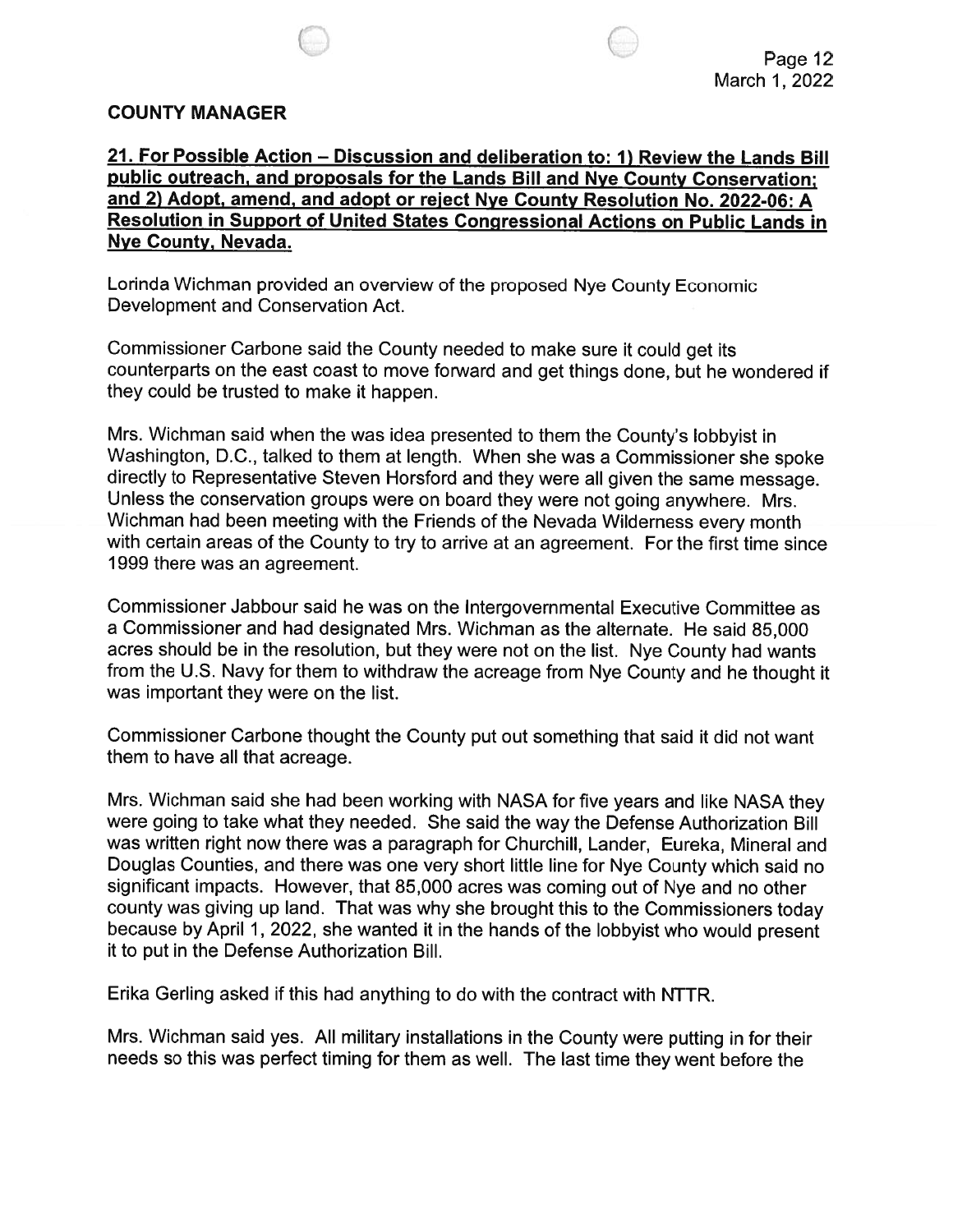### 21. For Possible Action — Discussion and deliberation to: 1) Review the Lands Bill public outreach, and proposals for the Lands Bill and Nye County Conservation; and 2) Adopt, amend, and adopt or reject Nye County Resolution No. 2022-06: A Resolution in Support of United States Congressional Actions on Public Lands in Nye County, Nevada-Cont'd.

committee to get this approval they were told to continue working at it until the next budget approval period.

Helene Williams referred to the address in Round Mountain on the last page of the document. She understood the Nye County Natural Resource Office was located on Calvada. She asked if there was a new office in Round Mountain and if not the address should be changed to the County office location.

Mrs. Wichman explained that was her office and had been a County building for quite some time. It was the evacuated ambulance barn when they built the new fire station in Hadley.

Robert Adams said at the February 22, 2022, PLAC meeting the intent was protecting public access to public land and that should be part of the lands bill.

Commissioner Blundo made a motion to adopt Nye County Resolution No. 2022-06; seconded by Commissioner Cox.

Commissioner Strickland asked Mrs. Wichman to put indications on the map in the back-up for the land requests so the Board could visualize it.

Mrs. Wichman said it was in the works but they were on a very tight schedule.

The motion to adopt Nye County Resolution No. 2022-06 passed with 5 yeas.

### EMERGENCY MANAGEMENT

22. For Possible Action — Discussion and deliberation to: 1) Accept the Federal Fiscal Year 2020 Emergency Preparedness Working Group grant award # DE NA0003294 through the State of Nevada Department of Public Safety. Division of Emergency Management in the amount of \$93,662.41 for the purchase of <sup>I</sup> Gemini SI, English, Grey boot handheld analyzer, for the total cost of \$94,639.80. Nye County Department of Emergency Management will pay remaining amount of \$977.39; 2) Grant a one-time authorization to the County Comptroller to accept the grant in ZoomGrants online; and 3) Fund \$93,662.41 from Grants 10340, and Fund \$977.39 from General fund 10101.

Commissioner Blundo made a motion to accept, grant one-time authorization to the County Comptroller to accept the grant in ZoomGrants on-line, and fund \$93,662.41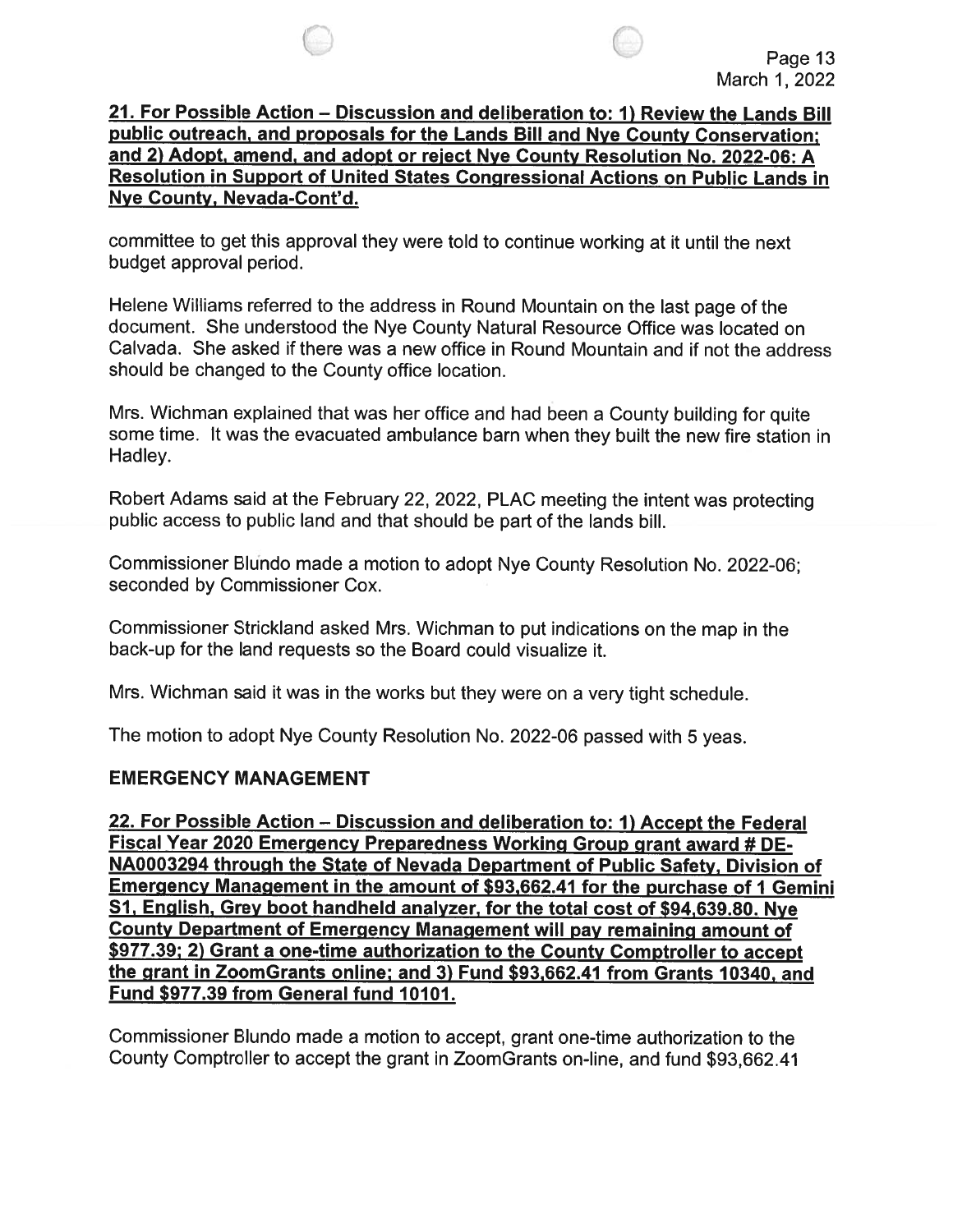22. For Possible Action — Discussion and deliberation to: 1) Accept the Federal Fiscal Year 2020 Emergency Preparedness Working Group grant award # DE NA0003294 through the State of Nevada Department of Public Safety, Division of Emergency Management in the amount of \$93,662.41 for the purchase of I Gemini SI, English, Grey boot handheld analyzer, for the total cost of \$94,639.80. Nye County Department of Emergency Management will pay remaining amount of \$977.39; 2) Grant a one-time authorization to the County Comptroller to accept the grant in ZoomGrants online; and 3) Fund \$93,662.41 from Grants 10340, and Fund \$977.39 from General fund 10101-Cont'd.

from 10340 Grants and fund \$977.39 from General Fund 10101; seconded by Commissioner Strickland;

Fire Chief Scott Lewis commented this was a great tool to have.

The motion to accept, grant one-time authorization to the County Comptroller to accept the grant in ZoomGrants on-line, and fund \$93,662.41 from 10340 Grants and fund \$977.39 from General Fund 10101, passed with 5 yeas.

### PUBLIC WORKS

23. For Possible Action — Discussion and deliberation to: 1) Discuss the bid proposal received for Bid No. 2021-13 Solar Light Equipment Materials Only; 2) Award Bid No. 2021-13 to ATEK Distribution in the amount of \$201,500.00, Codale Electric in the amount of \$224,223.00 (first bid response submission), Codale Electric in the amount of \$249,209.00 (second bid response submission), Graybar Electric in the amount of \$216,628.00, Smart Era Lighting Systems USA, LLC. in the amount of \$166,005.00; Smart Era Lighting Systems USA, LLC. in the amount of 209,560.00; 3) Approve, amend, and approve or reject the contract with selected bidder; 4) Fund from 10205 Roads; or 5) Reject bids and provide direction to staff on how to proceed with the project.

Tom BoIling advised staff recommended Codale in the amount of \$224,223.00 as they were the most responsive bidder.

Commissioner Strickland made a motion to award the bid to Codale Electric in the amount of \$224,223.00, execute the contract, and fund from 10205 Roads; seconded by Commissioner Jabbour; 5 yeas.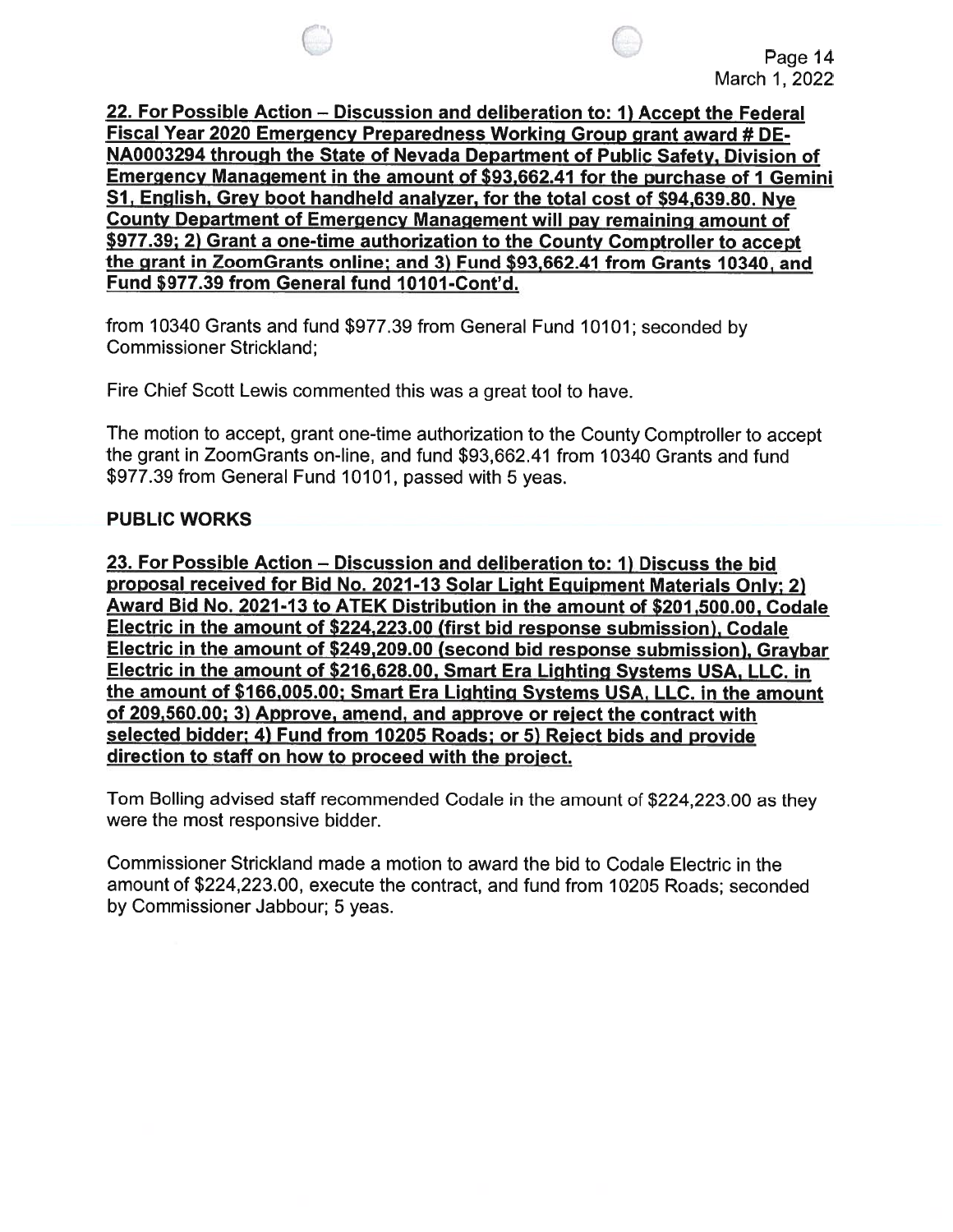

24. For Possible Action — Discussion and deliberation to: 1) Approve, amend, and approve, or reject Amendment No. 2 for Task No. 10 (E) between Atkins North America, Inc., and Nye County to provide additional engineering services for the rehabilitate un-paved runways project at the Gabbs Airport in an amount not to exceed \$18,000.00; 2) Execute the Agreement; and 3) Fund \$16,875.00 from 10340 Grants and \$1,125.00 from 10209 Airport.

This item was removed from the agenda.

25. For Possible Action — Discussion and deliberation to: 1) Discuss the responses received from the solicitation of quotes for the Amargosa Town Complex Water System Upgrade; 2) Award the proiect to Budget Drilling, LLC. in the amount of \$70,482.40; Great Basin Drilling in the amount of \$98,050.00; or Ream Drilling, LLC. in the amount of \$80,597.80; 3) Fund from 10101 General Fund; or 4) Reject bids and direct Public Works to secure additional quotes.

Commissioner Strickland disclosed she was a licensed well drilling contractor, but she had no pecuniary interest in this item.

Superintendent Darin Tuck said the water system in Amargosa at the County yard was in dire need of an upgrade and he had secured quotes for that. The water system was 40 years old and Mr. Tuck had been looking at upgrading it for years, but the State did an inspection last year and was mandating that it be upgraded.

Savannah Rucker advised the initial funding source was identified as General 10101, but that needed to be changed to Capital 10401 if the Board moved forward.

Commissioner Strickland made a motion to award to Budget Drilling in the amount of \$70,482.40 and to fund this project from 10401 Capital; seconded by Commissioner Blundo.

John Bosta, speaking as the Vice Chairman of the Town of Amargosa Valley, believed the town board had already approved \$45,000.00 or \$47,000.00 for this project and a bid of \$70,000.00 was being accepted. He asked if money would be refunded to the town.

Commissioner Carbone said the Comptroller would say the money was not taken as it was being paid for by the County.

Mr. Bosta asked if \$70,000.00 would complete the project or if more would be needed.

Commissioner Strickland said her review indicated it would be enough.

The motion to award to Budget Drilling in the amount of \$70,482.40 and to fund this project from 10401 Capital passed with 5 yeas.